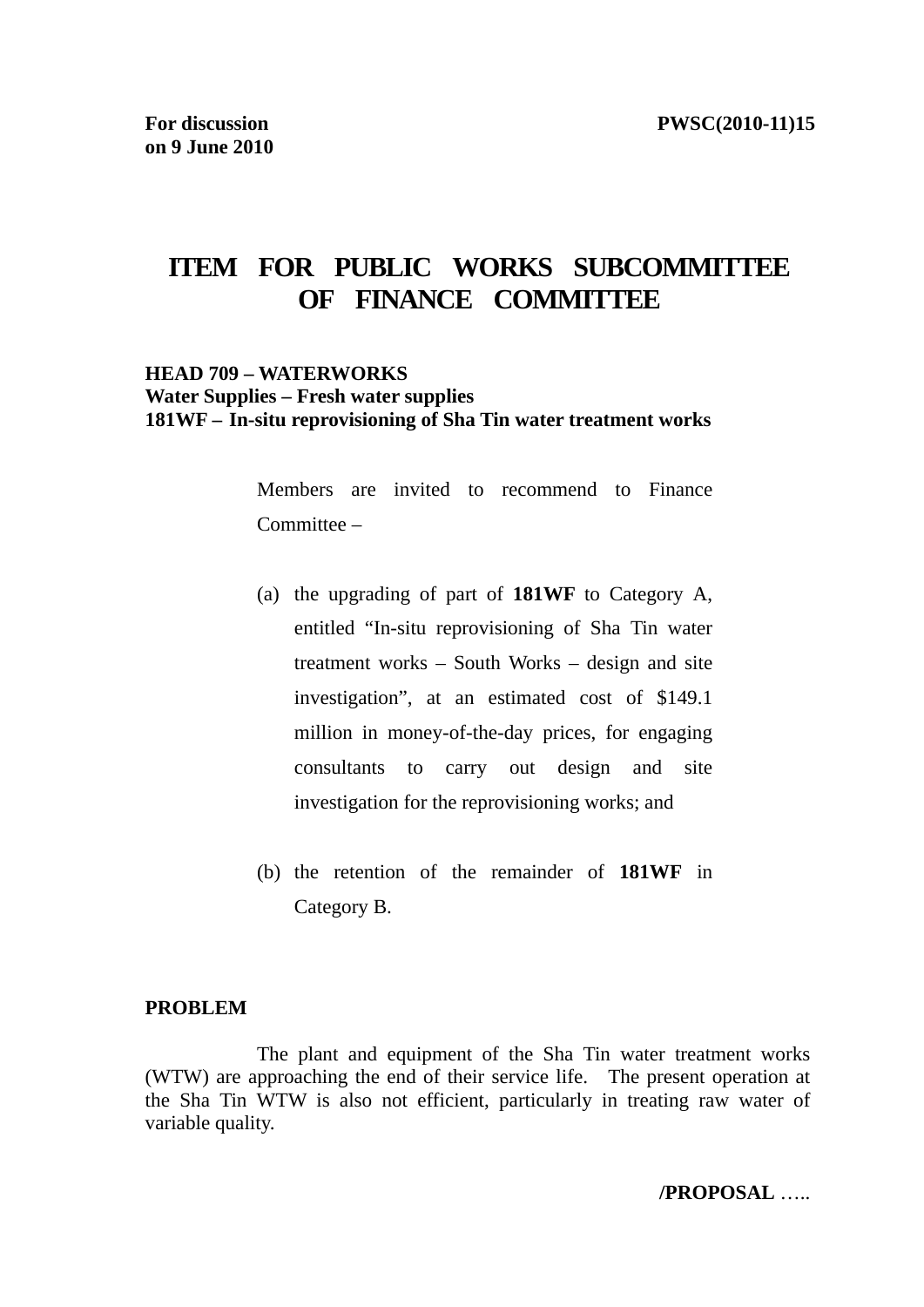# **PROPOSAL**

2. The Director of Water Supplies, with the support of the Secretary for Development, proposes to upgrade part of **181WF** to Category A at an estimated cost of \$149.1 million in money-of-the-day (MOD) prices, for engaging consultants to carry out design and site investigation for the reprovisioning works under **181WF**.

### **PROJECT SCOPE AND NATURE**

3. The part of **181WF** that we now propose to upgrade to Category A comprises –

- (a) a consultancy for the in-situ reprovisioning of the South Works of the Sha Tin WTW which includes –
	- (i) impact assessment on environment, hydraulics, and other aspects necessary for completion of the design;
	- (ii) detailed design for the reprovisioning of the South Works to the proposed capacity of 550 000 cubic metres per day  $(m^3/day)$ , the associated fresh water pumping station, and common facilities including administration buildings, a laboratory, alum saturation tanks and a chemical house, as well as other associated civil, geotechnical, mechanical and electrical, environmental control and monitoring works; and
	- (iii) supervision of the site investigation works, condition survey and improvement works in (b) and (c) below;
- (b) site investigation works for the in-situ reprovisioning of the South Works; and
- (c) condition survey and improvement works for the North Works to ensure their smooth operation during the reprovisioning of the South Works.

The location of the Sha Tin WTW is shown on the plan at Enclosure 1. We will retain the remainder of **181WF** in Category B, which covers the in-situ reprovisioning works for the South Works and the North Works. We will seek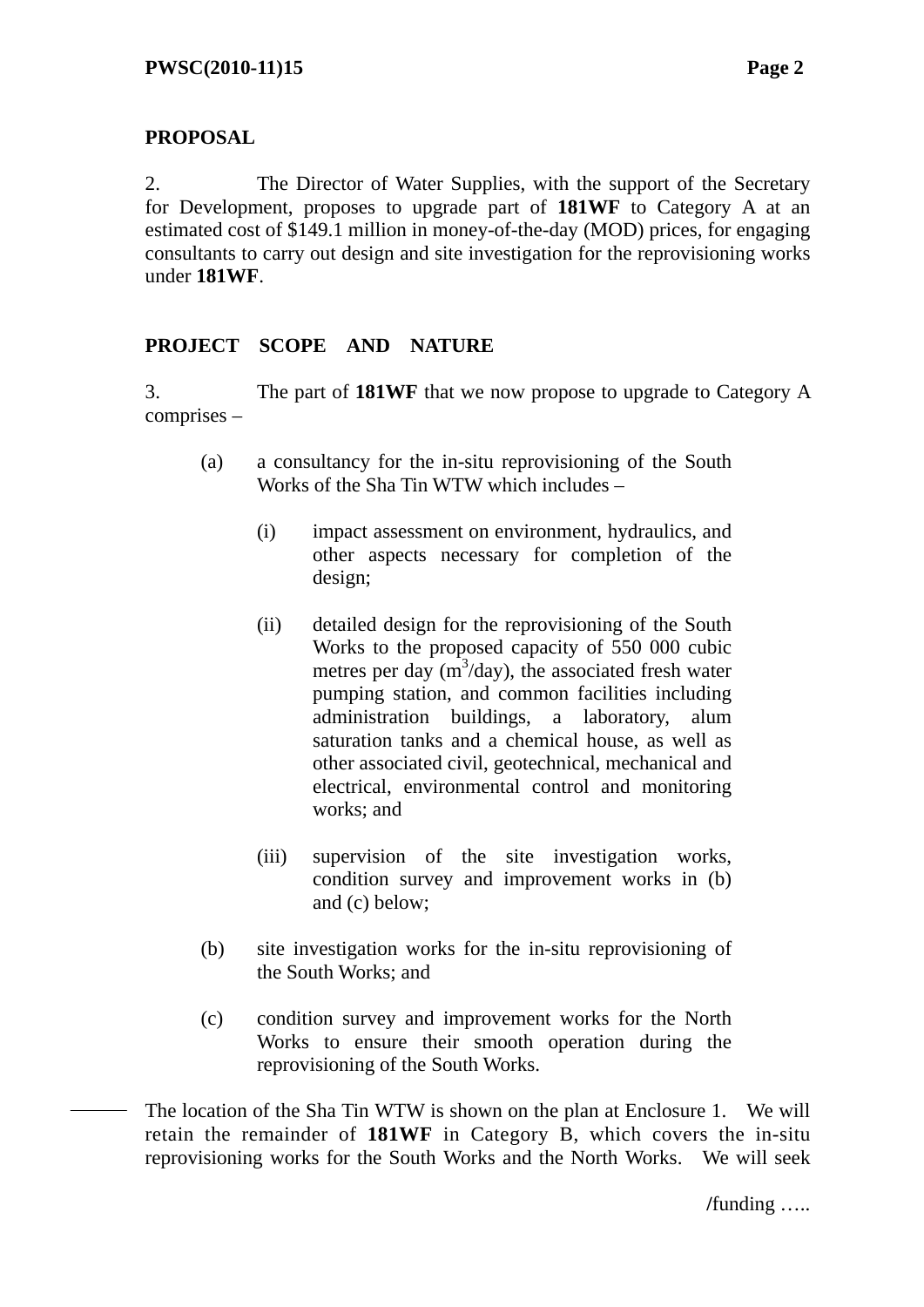funding for the remaining parts of **181WF** after completion of the detailed design for the reprovisioning of South Works in paragraph 3(a)(ii) above.

4. Subject to the approval of the Finance Committee (FC), we plan to engage consultants in September 2010 to carry out the design and site investigation for the project for completion by July 2012.

# **JUSTIFICATION**

5. The Sha Tin WTW is the largest WTW in Hong Kong. The South Works were commissioned in 1964 while the subsequent expansions in 1973, 1976 and 1983 formed the North Works. After more than 40 years of services, the Sha Tin WTW has reached a stage of requiring substantial reprovisioning as its plant and equipment are approaching the end of their service life. The present operation at the Sha Tin WTW is also not efficient by modern day standard, particularly in treating raw water of variable quality. A major constraint in the in-situ reprovisioning of the Sha Tin WTW is the difficulties in maintaining the plant in operation during the reprovisioning process. In order to reduce the risk that the supply of treated water would be interrupted by the reprovisioning work, we have formulated a strategy by making use of the reserved capacity of the Tai Po WTW.

6. At present, Sha Tin WTW and Tai Po WTW supply about 1 060 000  $\text{m}^3/\text{day}$  (with 700 000 m<sup>3</sup>/day from North Works and 360 000 m<sup>3</sup>/day from South Works) and 250 000 m<sup>3</sup>/day of treated water, respectively. Under the strategy, we will uprate the Tai Po WTW to make up for the reduction in the treatment capacity as a result of the currently proposed reprovisioning of the South Works of Sha Tin WTW. This will enable Tai Po WTW to extend its supply zone to cover part of urban Kowloon, and the entire Hong Kong Central and Western districts, which are currently supplied by Sha Tin WTW.

7. In order to ensure that the North Works will be in smooth operation during the in-situ reprovisioning of South Works, we need to conduct condition survey and carry out improvement works for the existing North Works before the South Works is decommissioned for the proposed reprovisioning works. In particular, the existing common facilities must be in operation and continue to serve the North Works until the respective reprovisioned common facilities are commissioned. The arrangement can effectively reduce the risk of interruption of treated water supply to the public during the reprovisioning of the South Works of the Sha Tin WTW.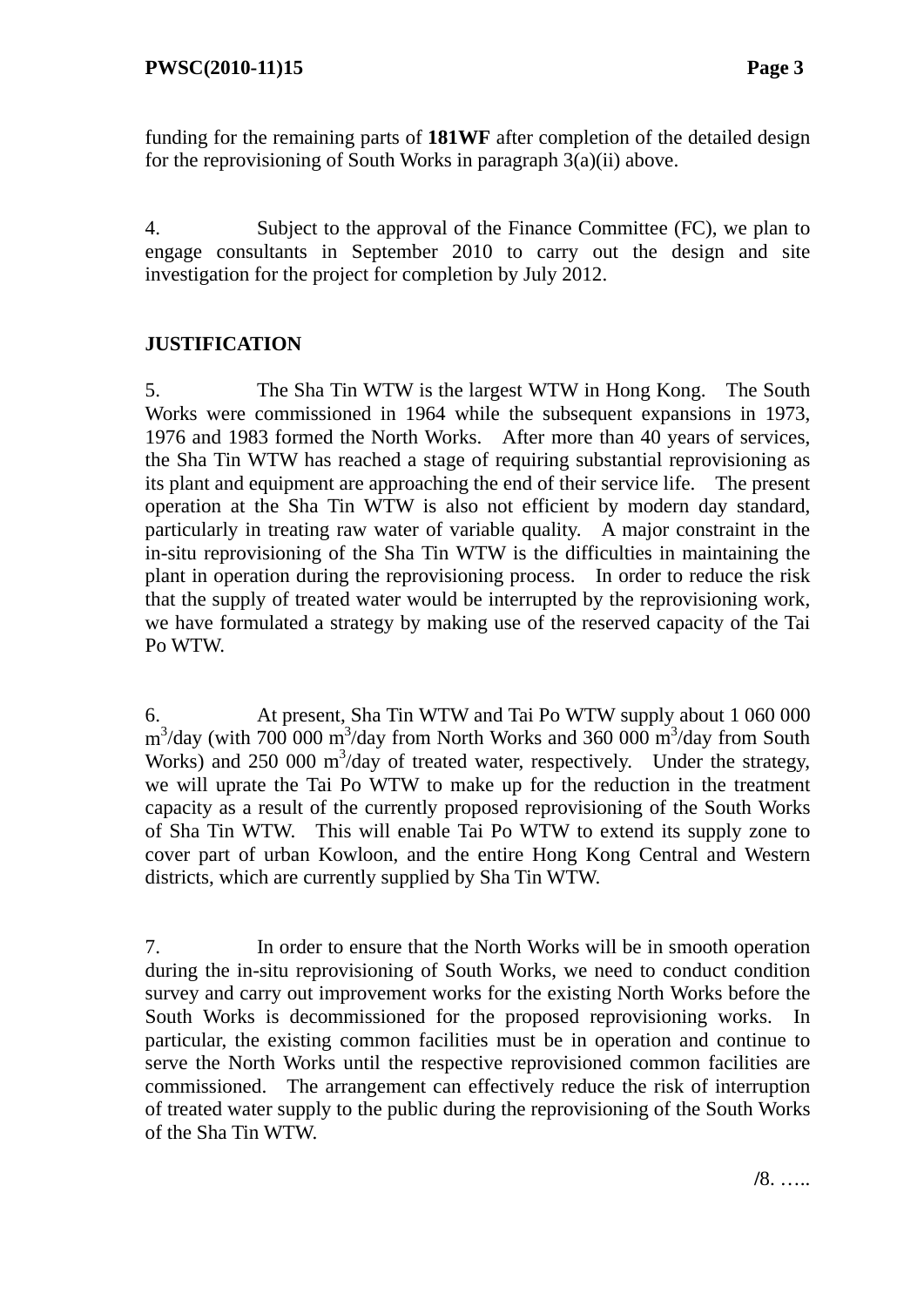8. At present, the uprating works of Tai Po WTW are under construction. We need to timely commence the design and site investigation for the reprovisioning of the South Works of the Sha Tin WTW so that construction could commence following the commissioning of the uprated Tai Po WTW by end 2011.

9. Owing to the lack of in-house resources and expertise to undertake the works described in paragraph 3 above, we propose to engage consultants to carry out the work.

#### **FINANCIAL IMPLICATIONS**

10. We estimate the cost of the proposed design consultancy and site investigation to be \$149.1 million in MOD prices (please see paragraph 11 below), broken down as follows –

|     |                                        |                                                                                          | \$ million |       |                               |
|-----|----------------------------------------|------------------------------------------------------------------------------------------|------------|-------|-------------------------------|
| (a) | Consultants' fees                      |                                                                                          |            | 105.0 |                               |
|     | (i)                                    | Impact assessments                                                                       | 19.7       |       |                               |
|     | (ii)                                   | Detailed design                                                                          | 78.7       |       |                               |
|     | (iii)                                  | Supervision of site<br>investigation works, condition<br>survey and improvement<br>works | 6.6        |       |                               |
| (b) |                                        | Site investigation works                                                                 |            | 7.8   |                               |
| (c) | Condition survey and improvement works |                                                                                          |            | 14.5  |                               |
| (d) |                                        | Contingencies                                                                            |            | 12.5  |                               |
|     |                                        |                                                                                          | Sub-total  | 139.8 | (in September<br>2009 prices) |
| (e) |                                        | Provision for price adjustment                                                           |            | 9.3   |                               |
|     |                                        |                                                                                          | Total      | 149.1 | (in MOD<br>prices)            |
|     |                                        |                                                                                          |            |       |                               |

A breakdown of the estimates for consultants' fees by man-months is at Enclosure 2.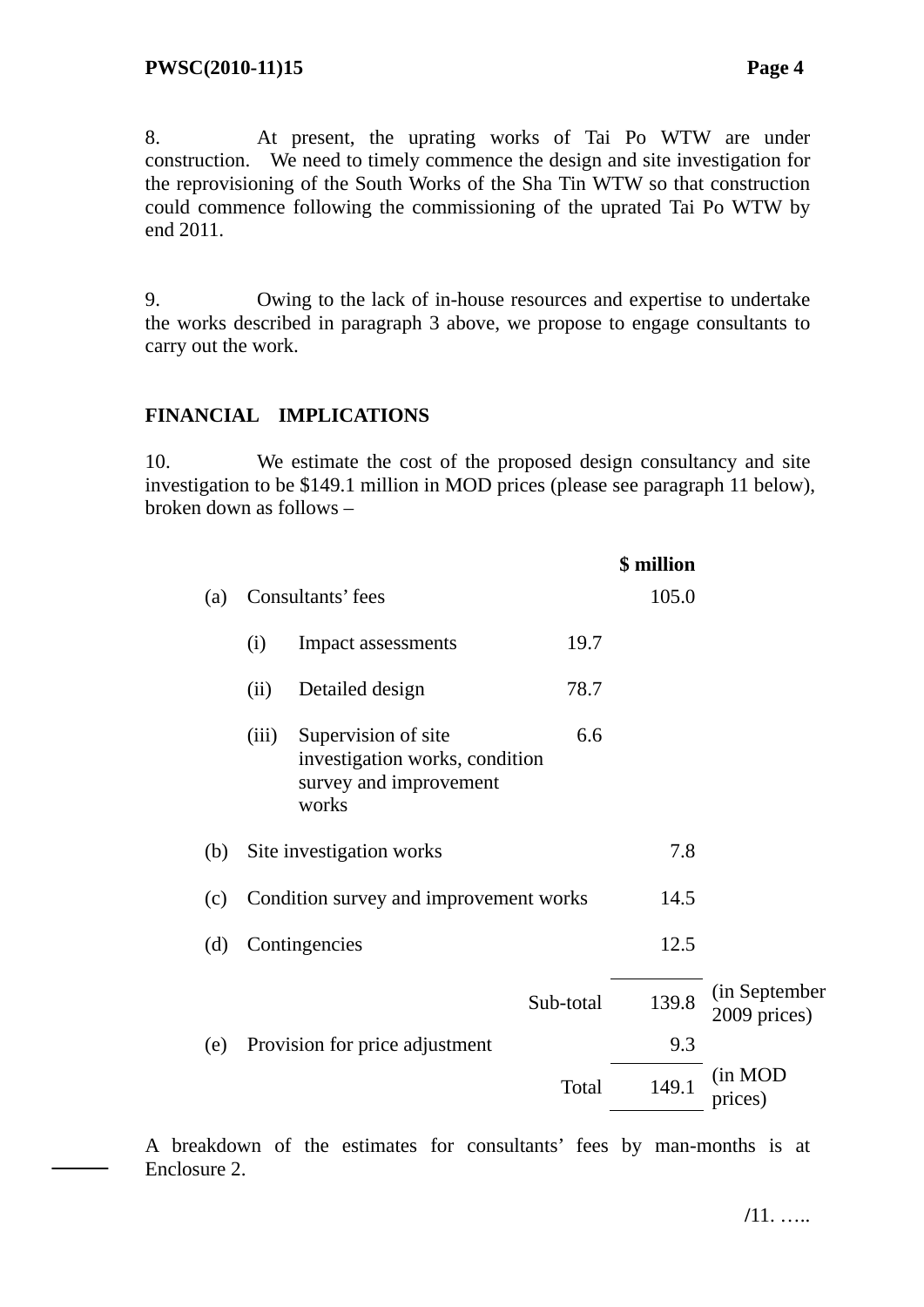#### **PWSC(2010-11)15** Page 5

| ۳ |        |
|---|--------|
|   | $\sim$ |

Subject to approval, we will phase the expenditure as follows  $-$ 

|               | <b>Price</b>              |                             |                     |  |
|---------------|---------------------------|-----------------------------|---------------------|--|
| Year          | \$ million<br>(Sept 2009) | <b>Adjustment</b><br>Factor | \$ million<br>(MOD) |  |
| $2010 - 2011$ | 34.9                      | 1.02700                     | 35.8                |  |
| $2011 - 2012$ | 69.9                      | 1.06551                     | 74.5                |  |
| $2012 - 2013$ | 35.0                      | 1.10813                     | 38.8                |  |
|               | 139.8                     |                             | 149.1               |  |

12. We have derived the MOD estimates on the basis of the Government's latest forecast of the trend rate of change in the prices of public sector building and construction output for the period from 2010 to 2013. We will tender the proposed consultancy on a lump sum basis. The site investigation works are subject to remeasurement as there is uncertainty over the underground features and hence the volume of works to be involved. We will provide for price adjustments in the consultancy agreement as the consultancy period will exceed 12 months.

13. The proposed part-upgrading of **181WF** to Category A will not give rise to any recurrent consequences. The proposed design consultancy and site investigation by itself would lead to an increase in the production cost of water by  $0.06\%$  in real terms by  $2013^1$ .

### **PUBLIC CONSULTATION**

14. We consulted the Development and Housing Committee of the Sha Tin District Council on 3 September 2009 in respect of the proposed works at the Sha Tin WTW. Members of the Committee supported the proposed works.

15. We circulated to the Legislative Council Panel on Development an information paper on the proposed design consultancy and site investigation works at the Sha Tin WTW on 18 May 2010. Members raised no objection to the proposal.

### **/ENVIRONMENTAL** …..

\_\_\_\_\_\_\_\_\_\_\_\_\_\_\_\_\_\_\_\_\_\_\_\_\_\_\_\_\_\_\_\_\_\_\_\_\_\_\_\_\_\_\_\_\_\_\_\_\_\_\_\_\_\_\_\_\_\_\_\_\_\_\_\_\_\_\_\_\_\_\_

<sup>1</sup> The increase in production cost of water is calculated at the present price level and on the assumption that the water demand remains static during the period from 2010 to 2013.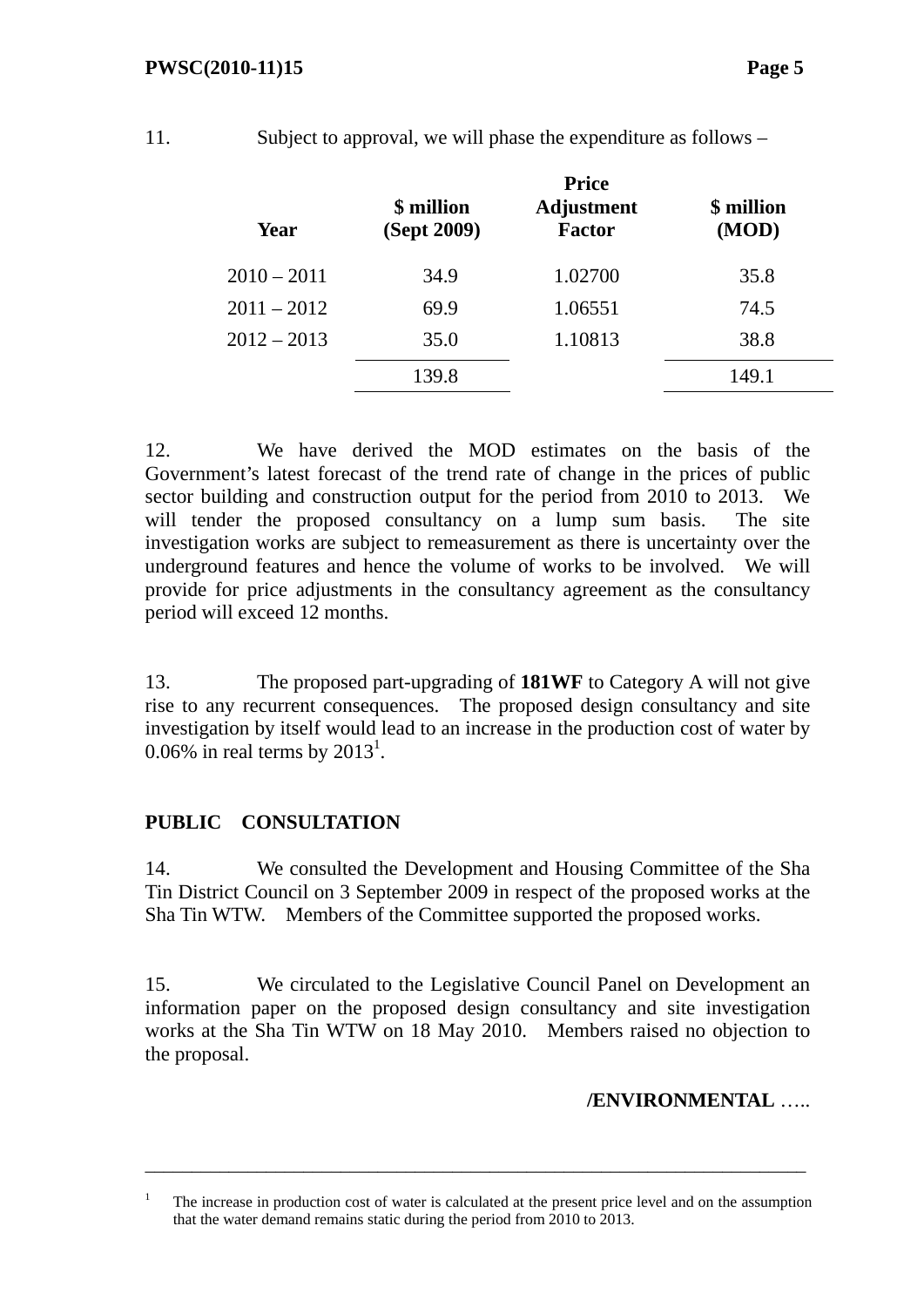#### **ENVIRONMENTAL IMPLICATIONS**

16. The proposed design consultancy and site investigation are not designated projects under the Environmental Impact Assessment Ordinance (Cap. 499). The proposed design works will not cause any adverse environmental impacts. We shall implement suitable mitigation measures to control short-term environmental impacts from the site investigation works.

17. The proposed design consultancy and site investigation will only generate very little construction waste. We will require the consultants to fully consider measures to minimise the generation of construction waste and to reuse/recycle construction waste as much as possible in the future implementation of the construction projects.

#### **HERITAGE IMPLICATIONS**

18. The proposed design consultancy and site investigation will not affect any heritage sites, i.e. all declared monuments, proposed monuments, graded historic sites/buildings, sites of archaeological interest and government historic sites identified by Antiquities and Monuments Office.

### **LAND ACQUISITION**

19. The proposed design consultancy and site investigation do not require any land acquisition.

### **BACKGROUND INFORMATION**

20. After the promulgation of the two-stage reprovisioning strategy in 2007, FC approved the upgrading of part of **334WF** to Category A in May 2009 as **339WF** at an approved project estimate of \$43.4 million in MOD price, entitled "Expansion of Tai Po water treatment works and ancillary raw water and fresh water transfer facilities – design and site investigation" for engaging consultants to carry out design and site investigation for the works. Upon completion of the design of the works in the first phase, FC approved the upgrading of the second part of **334WF** to Category A in February 2010 as **343WF** at an approved project estimate of \$259.9 million in MOD price, entitled "Expansion of Tai Po water treatment works and ancillary raw water and fresh water transfer facilities – part 1 works", for uprating the treatment capacity of the Tai Po WTW from 250 000 m<sup>3</sup>/day to 400 000 m<sup>3</sup>/day. Works for uprating the treatment capacity of the Tai Po WTW from 400 000 m<sup>3</sup>/day to 800 000 m<sup>3</sup>/day have been included in the remainder of **334WF** in Category B.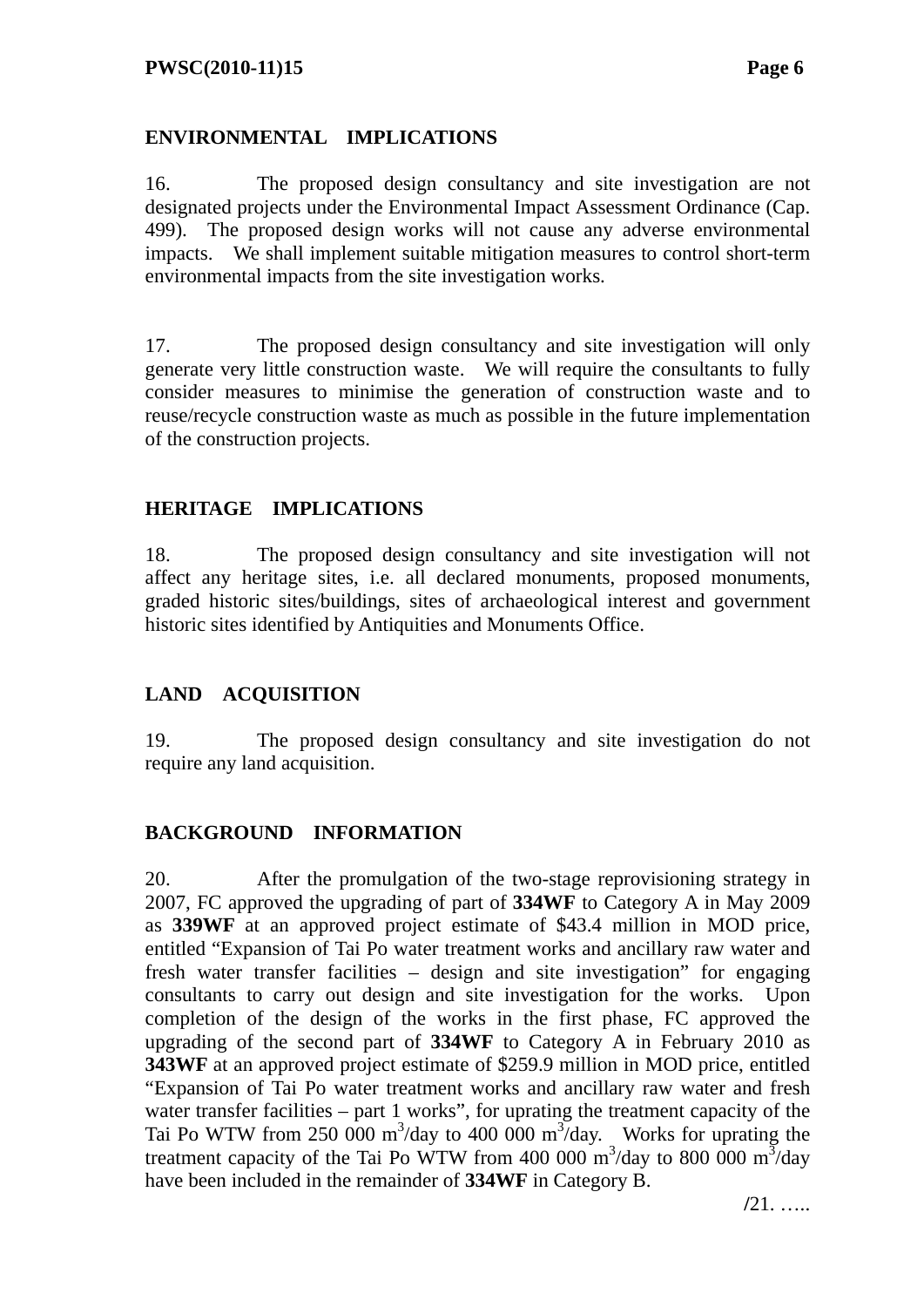21. The in-situ reprovisioning of the Sha Tin WTW is the second stage of the reprovisioning strategy. We upgraded **181WF** to Category B in February 2002. In January 2003, we engaged consultants to carry out the investigation study for the proposed works under **181WF** at a cost of \$10.2 million charged under block allocation **Subhead 9100WX** "Waterworks, studies and investigations for items in Category D of the Public Works Programme".

22. The investigation study for the in-situ reprovisioning of the Sha Tin WTW was completed in September 2004. It recommended an outline design scheme for reprovisioning of the Sha Tin WTW which would be used as the basis for further design development of the proposed works.

23. The proposed design consultancy and site investigation will not involve any tree removal in the natural terrain or planting proposals. We will require the consultants to take into consideration the need for tree preservation during the design stage of the project. We will also incorporate tree planting proposals, where possible, in the construction phase in the future.

24. During the in-situ reprovisioning of the South Works, the operation of the North Works will continue.

25. We estimate that the proposed design consultancy and site investigation will create about 95 jobs (28 for labourers and another 67 for professional/technical staff) providing a total employment of 1680 man-months.

-------------------------------------

Development Bureau June 2010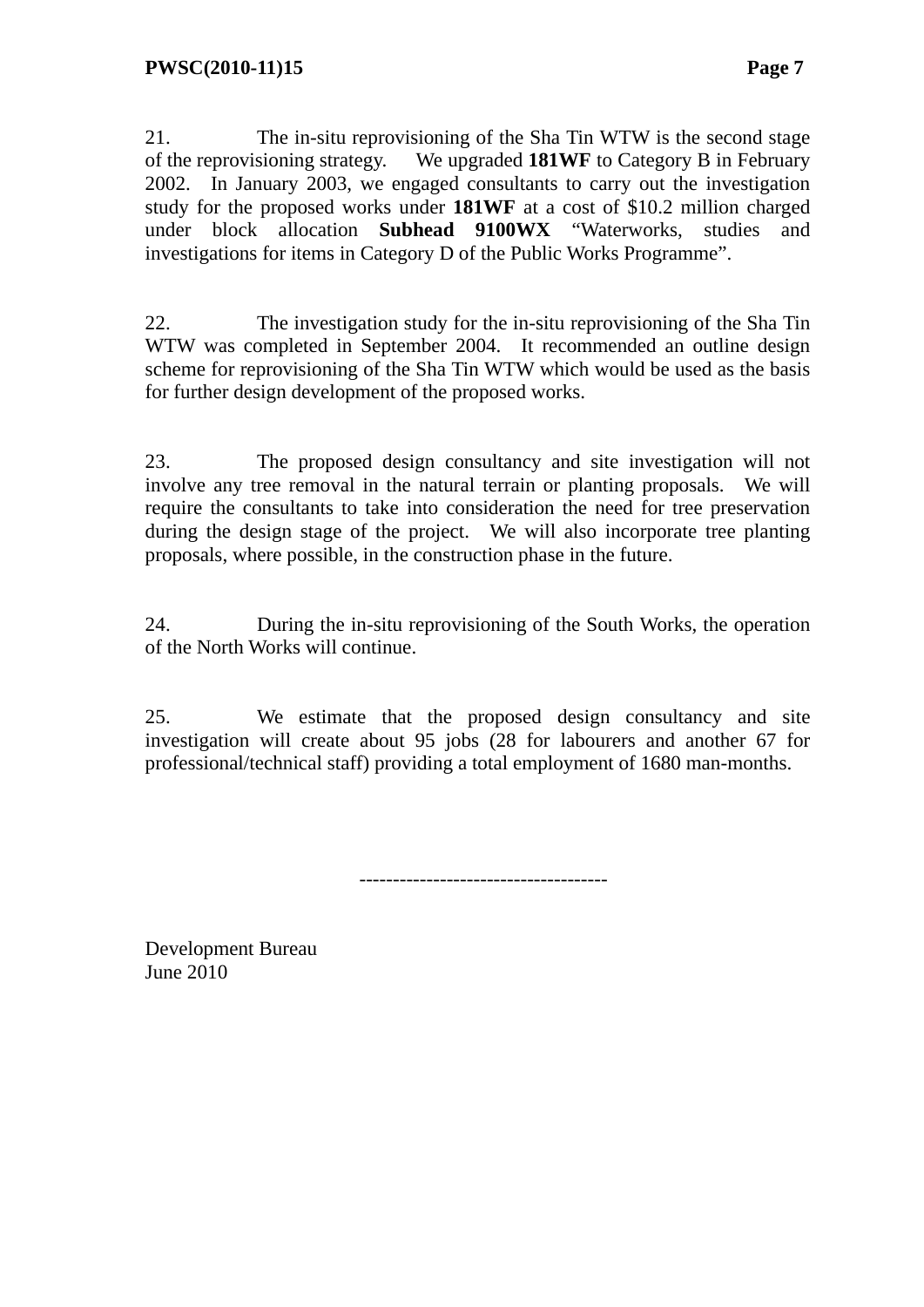